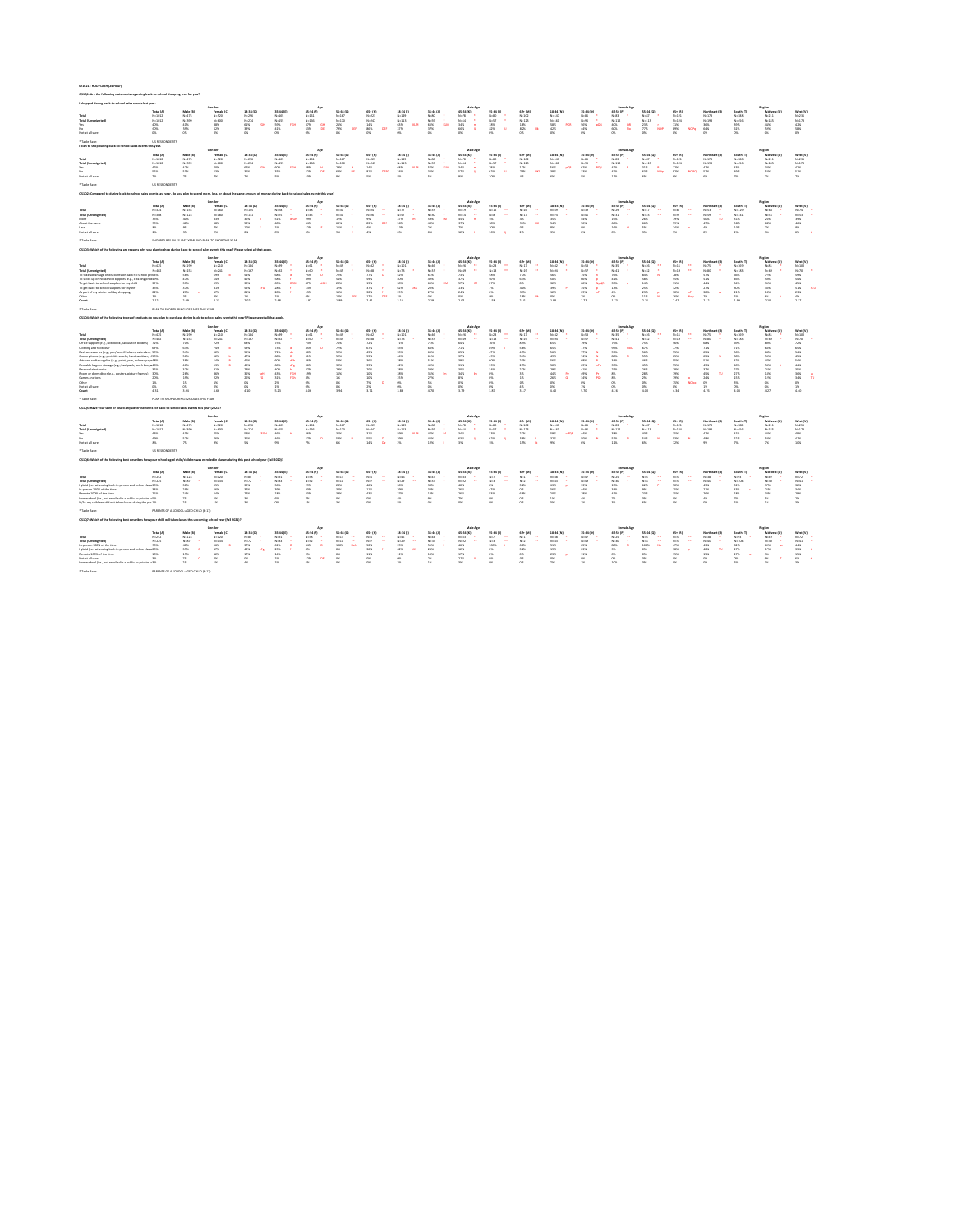# **071621 - HOD FLASH (24 Hour)**

# **QS1Q1: Are the following statements regarding back-to-school shopping true for you?**

## **I shopped during back-to-school sales events last year.**

### \* Table Base: US RESPONDENTS

# **I plan to shop during back-to-school sales events this year.**

\* Table Base: US RESPONDENTS

# **QS1Q2: Compared to during back-to-school sales events last year, do you plan to spend more, less, or about the same amount of money during back-to-school sales events this year?**

\* Table Base: SHOPPED B2S SALES LAST YEAR AND PLAN TO SHOP THIS YEAR

## **QS1Q3: Which of the following are reasons why you plan to shop during back-to-school sales events this year? Please select all that apply.**

**Count** 2.12 1.81 2.24 1.86 2.32 1.72 1.95 2.48 2.25 1.73 2.26 1.88 2.34 1.80 2.23 1.86 2.39 1.85 2.21 1.92 2.15

### \* Table Base: PLAN TO SHOP DURING B2S SALES THIS YEAR

# **QS1Q4: Which of the following types of products do you plan to purchase during back-to-school sales events this year? Please select all that apply.**

|                           |           |                            |                     | Household Income    |                    |                | Educatio                                   |           |       |        |           | Children in HH |           | <b>Parent of Child Under 18</b> |               | <b>Home Ownership</b> |             | <b>Marital Status</b>  |            |             |              |
|---------------------------|-----------|----------------------------|---------------------|---------------------|--------------------|----------------|--------------------------------------------|-----------|-------|--------|-----------|----------------|-----------|---------------------------------|---------------|-----------------------|-------------|------------------------|------------|-------------|--------------|
|                           | Total (A) | <b>Less than \$50K (B)</b> | \$50K - \$74.9K (C) | \$75K - \$99.9K (D) | <b>\$100K+ (E)</b> | HS or Less (F) | Some College (G) College Grad+ (H) Yes (I) |           |       | No (J) | Yes (K)   | No (L)         | Yes (M)   | No (N)                          | Homeowner (O) | Renter (P)            | Married (Q) | <b>Not married (R)</b> | White (S)  | AA (T)      | Hispanic (U) |
| <b>Total</b>              | N=1012    | N=290                      | N=161               | $N = 132$           | N=393              | N=308          | N=346                                      | $N = 240$ | N=580 | N=432  | N=366     | N=646          | $N = 328$ | N=684                           | $N = 716$     | $N = 270$             | N=481       | N=531                  | N=631      | $N = 122$   | $N = 160$    |
| <b>Total (Unweighted)</b> | N=1012    | N=450                      | N=232               | N=108               | N=187              | $N = 310$      | N=344                                      | $N = 242$ | N=545 | N=467  | $N = 325$ | N=687          | N=305     | N=707                           | N=655         | N=330                 | N=481       | N=531                  | $N = 713$  | N=126       | $N=91$       |
|                           | 4በ%       | 31%                        | 36%                 | 45%                 | 49% BC             | 34%            | 40%                                        | 42%       | 52% J | 24%    | 73%       | 21%            | 73% N 24% |                                 | 41%           | 39%                   | 42%         | 38%                    | 35%        | 46% s 52% S |              |
|                           |           | 69% DE                     | 64%                 | 55%                 | 51%                | 66%            | 60%                                        | 58%       | 48%   | 76% 1  | 27%       | 79% K 27%      |           | 76% M 59%                       |               | 61%                   | 58%         | 62%                    | 65% tU 54% |             | 48%          |
| Not at all sure           |           |                            | 0%                  |                     | 0%                 | 0%             | 0%                                         | - 0%      | $0\%$ | 0%     | 0%        | 0%             | 0%        | 0%                              | <u>በ%</u>     | - 0%                  | <u>በ%</u>   |                        | 0%         |             | 0%           |

|                           |           |                            |                     | Household Income    |                   |                | Education        |                   |         | Employed |         | Children in HH |         | <b>Parent of Child Under 18</b> |               | <b>Home Ownership</b> |             | <b>Marital Status</b> |           | <b>Race/Ethnicity</b> |              |
|---------------------------|-----------|----------------------------|---------------------|---------------------|-------------------|----------------|------------------|-------------------|---------|----------|---------|----------------|---------|---------------------------------|---------------|-----------------------|-------------|-----------------------|-----------|-----------------------|--------------|
|                           | Total (A) | <b>Less than \$50K (B)</b> | \$50K - \$74.9K (C) | \$75K - \$99.9K (D) | <b>\$100K+(E)</b> | HS or Less (F) | Some College (G) | College Grad+ (H) | Yes (I) | No (J)   | Yes (K) | No (L)         | Yes (M) | No (N)                          | Homeowner (O) | Renter (P)            | Married (Q) | Not married (R)       | White (S) | AA (T)                | Hispanic (U) |
| <b>Total</b>              | N=1012    | N=290                      | N=161               | N=132               | N=393             | $N = 308$      | N=346            | N=240             | N=580   | N=432    | N=366   | N=646          | N=328   | N=684                           | N=716         | N=270                 | N=481       | N=531                 | N=631     | $N = 122$             | $N = 160$    |
| <b>Total (Unweighted)</b> | N=1012    | N=450                      | N=232               | N=108               | N=187             | $N = 310$      | $N = 344$        | $N = 242$         | N=545   | N=467    | N=325   | N=687          | N=305   | N=707                           | N=655         | N=330                 | N=481       | N=531                 | $N = 713$ | N=126                 | N=91         |
| Yes                       |           | 36%                        | 36%                 |                     |                   | 38%            | 39%              | 44%               | 55%     | 25%      | 73%     | 24%            | 77%     | 25%                             | 43%           | 41%                   | 45%         |                       | 37%       | 53%                   | 49%          |
|                           |           | 56%                        | 58%                 | 48%                 | 45%               | 53%            | 55%              | 50%               | 40%     | 66%      | 22%     | 68%            | 18%     | 67%                             | 50%           | 52%                   | 48%         | 54%                   | 55%       | 43%                   | 47%          |
| Not at all sure           |           |                            |                     |                     |                   | 9%             | 6%               | 6%                | 5%      | 9%       | 5%      | ጸ%             | 5%      | 8%                              |               |                       |             |                       | 8%        | 4%                    | 4%           |

|                           |           |                     |                     |                     |                   |                | Education        |                   |           |        |           | Children in HH |         | <b>Parent of Child Under 18</b> |               |            |             | Marital Status  |           |            |              |
|---------------------------|-----------|---------------------|---------------------|---------------------|-------------------|----------------|------------------|-------------------|-----------|--------|-----------|----------------|---------|---------------------------------|---------------|------------|-------------|-----------------|-----------|------------|--------------|
|                           | Total (A) | Less than \$50K (B) | \$50K - \$74.9K (C) | \$75K - \$99.9K (D) | <b>\$100K+(E)</b> | HS or Less (F) | Some College (G) | College Grad+ (H) | Yes (I)   | No (J) | Yes (K)   | No (L)         | Yes (M) | No (N)                          | Homeowner (O) | Renter (P) | Married (Q) | Not married (R) | White (S) | AA (T)     | Hispanic (U) |
| <b>Total</b>              | N=324     |                     | $N=47$              | $N=45$              | N=151             | N=88           | $N = 108$        | $N = 77$          | $N = 251$ | N=74   | $N = 223$ | $N = 102$      | N=204   | N=120                           | N=231         | N=88       | N=166       | N=159           | N=187     | $N = 45$ * | $N = 58$ *   |
| <b>Total (Unweighted)</b> | N=308     | N=118               | N=69 *              | $N = 38$ *          | $N=77$            | N=81           | N=101            | $N = 82$          | N=234     | N=74   | $N = 202$ | N=106          | N=193   | $N = 115$                       |               | $N = 102$  | N=162       | N=146           | N=203     | N=45 *     | $N = 34$     |
| More                      |           |                     | 34%                 | 28%                 | 43%               | 20%            |                  | 59% FG            | 40%       | 16%    | 42%       | 19%            | 46% N   | 17%                             | 39%           | 24%        | 44% R       |                 | 34%       | 40%        | 38%          |
| About the same            |           | 60%                 |                     | 65%                 | 49%               | 70%            | 67% H            | 34%               | 50%       | 71%    | 51%       | 63%            | 47%     | 68% M                           | 51%           | 65%        | - 49%       |                 | 56%       | 58%        |              |
| Less                      | 8% x      | 10%                 |                     |                     |                   |                |                  |                   | 8%        | 9%     | 6%        | 12%            | 6%      | 11%                             | 8%            | 8%         | 7%          | 9%              | 9%        |            |              |
| Not at all sure           |           | 5%                  | 4%                  |                     |                   |                |                  | በ%                | 2%        | 4%     | 1%        | 5%             |         | 4%                              |               |            |             |                 |           |            |              |

\* Table Base: PLAN TO SHOP DURING B2S SALES THIS YEAR

### **QS1Q5: Have your seen or heard any advertisements for back-to-school sales events this year (2021)?**

|                                                              |           |                     | <b>Household Income</b><br>\$75K - \$99.9K (D)<br>\$50K - \$74.9K (C) |  |          |  |                    |  |                |                  | Employed    |           | <b>Children in HH</b> |           | rent of Child Under 18 |           | <b>Home Ownership</b> |               | <b>Marital Status</b> |                   |                 |           |               |             |
|--------------------------------------------------------------|-----------|---------------------|-----------------------------------------------------------------------|--|----------|--|--------------------|--|----------------|------------------|-------------|-----------|-----------------------|-----------|------------------------|-----------|-----------------------|---------------|-----------------------|-------------------|-----------------|-----------|---------------|-------------|
|                                                              | Total (A) | Less than \$50K (B) |                                                                       |  |          |  | <b>\$100K+ (E)</b> |  | HS or Less (F) | Some College (G) | . Grad+ (H) | Yes (l)   |                       | Yes (K)   | No (L)                 | Yes (M)   | No (N)                | Homeowner (O) | Renter (P             | <b>Married (C</b> | Not married (R) | White (S) | <b>AA (T)</b> | Hispanic (U |
| <b>Total</b>                                                 | $N = 425$ |                     | $N = 58$                                                              |  | N=56     |  | $N = 198$          |  | N=116          | $N = 137$        |             | $N = 317$ | $N = 107$             | $N = 267$ | $N = 158$              | $N = 251$ | $N = 174$             | N=306         |                       | $N = 215$         | $N = 210$       | $N = 234$ | N=65          |             |
| <b>Total (Unweighted)</b>                                    | $N = 402$ | $N = 157$           | $N=87$                                                                |  | $N = 49$ |  | $N = 100$          |  | $N = 112$      | $N = 131$        | N=100       | $N = 289$ | $N = 113$             |           | $N = 161$              | $N = 231$ | $N = 171$             | $N = 260$     | $N = 134$             | $N = 204$         | $N = 198$       | $N = 252$ | N=69          | N=47        |
| To take advantage of discounts on back-to-school produ 64%   |           |                     | 65%                                                                   |  | 59%      |  | 68%                |  | 55%            | 67%              | 62%         |           |                       |           | 63%                    |           | 63%                   |               | 58%                   |                   | 57%             | 69%       | 52%           |             |
| To stock up on household supplies (e.g., cleaning produc 49% |           |                     |                                                                       |  | 44%      |  |                    |  | 36%            | 45%              | 61%         | 53%       | 39%                   |           |                        |           | 52%                   |               | 48%                   |                   | 41%             | 50%       |               |             |
| $\tau$ o get back-to-school supplies for my child            | 39%       |                     |                                                                       |  | 19%      |  | 48%                |  | 33%            | 25%              |             | 44%       |                       |           |                        |           |                       |               |                       |                   | 25%             |           | - 22%         |             |
| o get back-to-school supplies for myself                     | 35%       |                     |                                                                       |  |          |  |                    |  | 31%            |                  |             |           |                       |           |                        |           |                       |               |                       |                   |                 |           |               |             |
| As part of my winter holiday shopping                        | 22%       |                     |                                                                       |  | 19%      |  | 23%                |  | 14%            | 20%              | 30%         | 25%       | 13%                   |           |                        |           | 20%                   |               |                       |                   | 18%             | 22%       |               |             |
| Other                                                        |           |                     |                                                                       |  |          |  |                    |  | 3%             |                  |             |           | 6%                    |           |                        |           |                       |               |                       |                   |                 |           |               |             |

\* Table Base: US RESPONDENTS

### **QS1Q6: Which of the following best describes how your school-aged child/children was enrolled in classes during this past school year (Fall 2020)?**

|                                                                 |           |                     | <b>Household Income</b> |                    |                   |                | Educatior        |                   |           | Employed  |           | <b>Children in HH</b> |           | <b>Parent of Child Under 18</b> |           | <b>Home Ownership</b> |             | <b>Marital Status</b> |           | Race/Ethnicity |             |
|-----------------------------------------------------------------|-----------|---------------------|-------------------------|--------------------|-------------------|----------------|------------------|-------------------|-----------|-----------|-----------|-----------------------|-----------|---------------------------------|-----------|-----------------------|-------------|-----------------------|-----------|----------------|-------------|
|                                                                 | Total (A) | Less than \$50K (B) | \$50K - \$74.9K (C)     | \$75K - \$99.9K (D | <b>\$100K+(E)</b> | HS or Less (F) | Some College (G) | College Grad+ (H) | Yes (l)   | No (J)    | Yes (K)   | No (L)                | Yes (M)   | No (N)                          | Homeowner | Renter (P)            | Married (Q) | Not married (R)       | White (S) | AA (T)         | Hispanic (U |
| <b>Total</b>                                                    | $N = 425$ | $N = 104$           | N=58                    |                    | $N = 198$         | $N = 116$      | $N = 137$        | N=105             | $N = 317$ | $N = 107$ | $N = 267$ | $N = 158$             | $N = 251$ | $N = 174$                       | $N = 306$ | $N = 112$             | $N = 215$   | $N = 210$             | $N = 234$ | $N=65$         | $N=79$      |
| <b>Total (Unweighted)</b>                                       | $N = 402$ | $N = 157$           | $N=87$                  | $N=49$             | $N = 100$         | $N = 112$      | $N = 131$        | $N = 100$         | $N = 289$ | $N = 113$ | $N = 241$ | $N = 161$             | $N = 231$ | $N = 171$                       | $N = 260$ | $N = 134$             | $N = 204$   | $N = 198$             | $N = 252$ | $N=69$         | $N=47$      |
| Office supplies (e.g., notebook, calculator, binders)           | 72%       | 69%                 | 72%                     | 63%                | 75%               | 69%            | 67%              | 81%               | 76%       | 60%       | 73%       | 70%                   | 74%       | 69%                             | 73%       |                       | 75%         | 68%                   | 74%       | 60%            |             |
| Clothing and footwear                                           | 69%       |                     |                         |                    |                   | 67%            | 67%              | 73%               | 73%       | 55%       | 73%       | 62%                   |           | 60%                             |           |                       | 76%         | 61%                   |           | 63%            |             |
| Desk accessories (e.g., pen/pencil holders, calendars, sti 59%  |           |                     |                         |                    | 63%               | 46%            | 47%              | 74%               | 63%       | 46%       | 64%       | 51%                   |           | 47%                             |           |                       | 70%         | 47%                   |           |                |             |
| Grocery items (e.g., portable snacks, hand sanitizer, clea 55%  |           | 58%                 | 66%                     |                    | 52%               | 50%            | 47%              | 64%               | 60%       | 41%       | 58%       | 50%                   |           |                                 |           |                       |             |                       |           | 51%            |             |
| Arts and crafts supplies (e.g., paint, yarn, colored paper) 48% |           | 45%                 | 52%                     | 34%                | 53%               | 46%            | 47%              | 48%               | 50%       | 42%       | 57%       | 32%                   | 56%       | 36%                             |           |                       |             | 44%                   | 51%       | 51%            |             |
| Reusable bags or storage (e.g., backpack, lunch box, wat 46%    |           | 50%                 | 52%                     | 37%                | 46%               | 38%            | 48%              | 51%               | 50%       | 34%       | 54%       | 33%                   | 55%       | 33%                             | 47%       |                       |             | 41%                   | 50%       | 44%            |             |
| Personal electronics                                            | 31%       | 22%                 | 39%                     | 22%                | 34%               | 20%            | 33%              | 34%               | 34%       |           | 34%       | 25%                   |           | 28%                             |           |                       |             |                       |           | 26%            |             |
| Room or dorm décor (e.g., posters, picture frames)              | 30%       |                     | 27%                     | 28%                | 37%               | 27%            | 22%              | 34%               | 35%       | 18%       | 36%       | 20%                   | ih%       | 22%                             |           |                       |             |                       |           | 30%            |             |
| Games and toys                                                  | 20%       |                     | 22%                     | 16%                | 25%               | 13%            | 11%              | 33%               | 22%       | 14%       | 28%       |                       | 28%       | 8%                              |           |                       |             |                       |           |                |             |
| Other                                                           |           |                     |                         |                    |                   |                |                  |                   |           |           |           |                       |           | 1%                              |           |                       |             |                       |           |                |             |
| Not at all sure                                                 |           |                     | . O%                    |                    |                   | 0%             |                  |                   |           |           |           |                       |           | 1%                              |           |                       |             |                       |           |                |             |
| Count                                                           | 4.31      |                     | 4.66                    | 3.77               | 4.57              | 3.78           | 3.89             | 4.91              | 4.63      | 3.36      | 4.79      | 3.50                  | 4.85      | 3.53                            | 4.50      | 3.90                  | 4.79        | 3.82                  | 4.42      | 3.97           |             |
|                                                                 |           |                     |                         |                    |                   |                |                  |                   |           |           |           |                       |           |                                 |           |                       |             |                       |           |                |             |

|                           |           |                     |                     | <b>Household Income</b> |                   |                | Education               |                   |         |           |           | Children in HH |           | <b>Parent of Child Under 18</b> |       | <b>Home Ownership</b> |             | <b>Marital Status</b> |           | <b>Race/Ethnicity</b> |              |
|---------------------------|-----------|---------------------|---------------------|-------------------------|-------------------|----------------|-------------------------|-------------------|---------|-----------|-----------|----------------|-----------|---------------------------------|-------|-----------------------|-------------|-----------------------|-----------|-----------------------|--------------|
|                           | Total (A) | Less than \$50K (B) | \$50K - \$74.9K (C) | \$75K - \$99.9K (D)     | <b>\$100K+(E)</b> | HS or Less (F) | <b>Some College (G)</b> | College Grad+ (H) | Yes (l) | No (J)    | Yes (K)   | No (L)         | Yes (M)   | No (N)                          |       | Renter (P)            | Married (Q) | Not married (R)       | White (S) | AA (T)                | Hispanic (U) |
| <b>Total</b>              | N=1012    | N=290               | N=161               | N=132                   | N=393             | N=308          | N=346                   | $N = 240$         | N=580   | $N = 432$ | $N = 366$ | N=646          | $N = 328$ | N=684                           | N=716 | $N = 270$             | N=481       | N=531                 | N=631     | N=122                 | N=160        |
| <b>Total (Unweighted)</b> | N=1012    | N=450               | $N = 232$           | N=108                   | N=187             | $N = 310$      | $N = 344$               | N=242             | N=545   | N=467     | N=325     | N=687          | $N = 305$ | N=707                           | N=655 | $N = 330$             | N=481       | N=531                 | N=713     | N=126                 | $N=91$       |
| Yes                       |           | 35%                 | 41%                 | 51%                     | 50%               | 39%            | 41%                     | 49%               | 49% J   | 36%       | 58%       | 35%            | 61% N 35% |                                 | 46%   | 39%                   | 45%         | 42%                   | 41%       | 45%                   | 50%          |
|                           |           | 54% DE 55% DE       |                     | 40%                     | 43%               | 52%            | 51%                     | 44%               | 45%     | 54%       | 35%       | 56%            | 32%       | 56%                             | 48%   | 49%                   | 45%         | 52%                   | 51%       | 46%                   | 40%          |
| Not at all sure           |           | $11\%$              | 5%                  |                         | 8% <b>አ</b>       | 9%             | ጸ%                      | 7%                | 6%      | 10%       | 8%        |                | 7%        | 9%                              |       |                       | 10%         |                       |           |                       |              |

\* Table Base: PARENTS OF A SCHOOL-AGED CHILD (6-17)

### **QS1Q7: Which of the following best describes how your child will take classes this upcoming school year (Fall 2021)?**

|                                        |           |                     |       |                     | <b>Household Income</b> |              |                |        | Educatio         |      |                   |           | employet |           | <b>Children in HH</b> |    |         | <b>Parent of Child Under 18</b> |               | <b>Home Ownership</b> |             | <b>Marital Status</b> |           |        | Race/Ethnicity |              |       |
|----------------------------------------|-----------|---------------------|-------|---------------------|-------------------------|--------------|----------------|--------|------------------|------|-------------------|-----------|----------|-----------|-----------------------|----|---------|---------------------------------|---------------|-----------------------|-------------|-----------------------|-----------|--------|----------------|--------------|-------|
|                                        | Total (A) | Less than \$50K (B) |       | \$50K - \$74.9K (C) | \$75K - \$99.9K (D      | $$100K+$ (E) | HS or Less (F) |        | Some College (G) |      | College Grad+ (H) | Yes (l)   | No (J)   | Yes (K)   | No (L)                |    | Yes (M) | No (N)                          | Homeowner (O) | Renter (P)            | Married (Q) | Not married (R)       | White (S) | AA (T) |                | Hispanic (U) |       |
| <b>Total</b>                           | $N = 252$ | $N=51$              |       | $N = 31$            | $N=26$                  | $N = 141$    | $N=65$         | $N=52$ |                  | N=90 |                   | $N = 210$ | $N = 42$ | $N = 243$ |                       | ** | N=252   |                                 | $N = 201$     |                       | $N = 159$   | $N = 93$              | $N = 160$ |        | **             | $N=50$       |       |
| <b>Total (Unweighted)</b>              | $N = 225$ | $N=82$              |       | N=46                | $N=25$                  | $N = 69$     | $N=61$         |        |                  | N=70 |                   | $N = 175$ | $N=50$   | $N = 215$ | $N = 10$              | ** | $N=225$ | $N=0$                           | $N = 158$     | $N=63$                | $N = 144$   | N=81                  | $N = 163$ | N=27   | **             | $N=24$       | $***$ |
| Hybrid (i.e., attending both in-person |           |                     |       | 34%                 | 29%                     |              | 20%            | 38%    |                  | 38%  |                   | 39%       | 18%      | 36%       |                       |    |         |                                 |               |                       | 39%         | 28%                   | 36%       |        |                | 38%          |       |
| In-person 100% of the time             |           |                     |       | 41%                 | 30%                     |              | 38%            | 42%    |                  | 29%  |                   | 32%       | 42%      | 34%       |                       |    |         |                                 |               | 40%                   | 29%         |                       | 34%       |        |                | 33%          |       |
| Remote 100% of the time                |           |                     |       |                     | 41%                     | 25%          | 32%            | 13%    |                  | 29%  |                   | 26%       | 19%      | 24%       |                       |    |         |                                 |               |                       | 26%         | 23%                   | 25%       |        |                | 24%          |       |
| - Homeschool (i.e., not enrolle        |           |                     | CdE - |                     |                         |              | 6%             | $1\%$  |                  | 4%   |                   | 3%        | 15%      | 4%        |                       |    |         |                                 |               |                       |             |                       | 5%        |        |                |              |       |
| N/A - mv child(ren                     |           | ხ%                  |       |                     |                         |              | 5%             |        |                  |      |                   | 1%        |          |           |                       |    |         |                                 |               |                       |             |                       |           |        |                | 4%           |       |

|                                    |           |                     |                     | <b>Household Income</b> |             |                | Education        |                   |           | Employed |           | Children in HH |           | <b>Parent of Child Under 18</b> |               | <b>Home Ownership</b> |             | <b>Marital Status</b> |           | Race/Ethnicity |              |
|------------------------------------|-----------|---------------------|---------------------|-------------------------|-------------|----------------|------------------|-------------------|-----------|----------|-----------|----------------|-----------|---------------------------------|---------------|-----------------------|-------------|-----------------------|-----------|----------------|--------------|
|                                    | Total (A) | Less than \$50K (B) | \$50K - \$74.9K (C) | \$75K - \$99.9K (D      | \$100K+ (E) | HS or Less (F) | Some College (G) | College Grad+ (H) | Yes (l)   | No (J)   | Yes (K)   | No (L)         | Yes (M)   | No (N)                          | Homeowner (O) | Renter (P)            | Married (Q) | Not married (R)       | White (S) | AA (T)         | Hispanic (U) |
| <b>Total</b>                       | $N = 252$ | $N=51$              | N=31                | $N=26$                  | $N = 141$   | N=65           | N=52             | N=90              | N=210     | $N = 42$ | N=243     | $N=9$          | $N = 252$ | $N = 0$                         | N=201         | N=47                  | N=159       | $N = 93$              |           | $N=26$         | N=50         |
| <b>Total (Unweighted)</b>          | $N = 225$ | N=82                | $N=46$              | N=25                    | $N=69$      | $N=61$         |                  | $N = 70$          | $N = 175$ | $N=50$   | $N = 215$ | $N=10$<br>። ጥጥ | $N = 225$ | $N=0$                           | $N = 158$     | $N=63$                | $N = 144$   | $N = 81$              | $N = 163$ | $N=27$         | N=24         |
| In-person 100% of the time         |           | -60%                | 62%                 | 64%                     |             | 67%            |                  | 58%               | 54%       | 63%      | 55%       |                | 55% .     |                                 |               |                       |             |                       |           |                |              |
| Hybrid (i.e., attending both in-pe |           | 16%                 | 20%                 |                         |             | 6%             |                  | 25%               | 29%       | 4%       | 26%       | 13%            | 25%       |                                 |               | 18%                   | 30%         |                       |           |                |              |
| Remote 100% of the time            |           | 16%                 |                     | 26%                     |             | 23%            |                  | 7%                | 12%       | 19%      | 13%       | 25%            |           |                                 |               |                       |             |                       |           |                |              |
| Not at all sure                    |           |                     |                     |                         |             |                |                  | 8%                |           |          |           |                |           |                                 |               |                       |             |                       |           |                |              |
|                                    |           |                     |                     |                         |             |                |                  |                   |           | 11%      | 3%        |                |           |                                 |               |                       |             |                       |           |                |              |

\* Table Base: PARENTS OF A SCHOOL-AGED CHILD (6-17)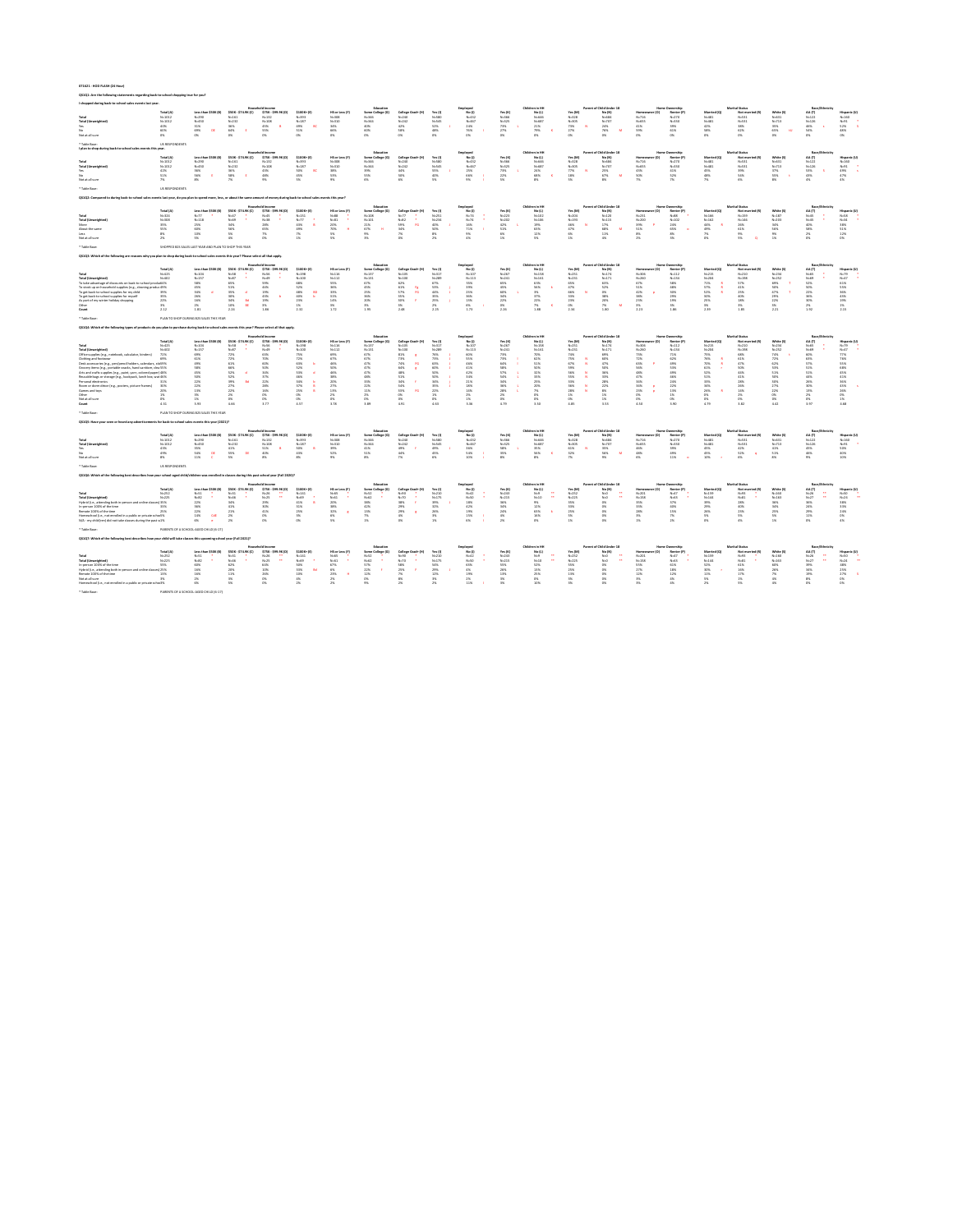#### **071621 - HOD FLASH (24 Hour)**

**QS1Q1: Are the following statements regarding back-to-school shopping true for you?**

**I shopped during back-to-school sales events last year.**

|                                                              | Total (A)             |           | Gen Z 18-24 (B) |              |           | Millennials 25-40 (C) Gen X 41-56 (D) |                                       |           |                          | <b>Boomers 57-75 (E)</b> | Silent 76-93 (F) |              |
|--------------------------------------------------------------|-----------------------|-----------|-----------------|--------------|-----------|---------------------------------------|---------------------------------------|-----------|--------------------------|--------------------------|------------------|--------------|
| <b>Total</b>                                                 | $N = 1012$            |           | $N = 113$       |              | $N = 287$ |                                       | $N = 255$                             |           | $N = 305$                |                          | $N=51$           |              |
| <b>Total (Unweighted)</b>                                    | $N = 1012$            |           | $N = 102$       |              | $N = 264$ |                                       | $N = 271$                             |           | $N = 334$                |                          | $N=41$           |              |
| Yes                                                          | 40%                   | EF.       | 62%             | <b>ADEF</b>  | 63%       | <b>ADEF</b>                           | 37%                                   | EF.       | 17%                      |                          | 11%              |              |
| No                                                           | 60%                   | <b>BC</b> | 38%             |              | 37%       |                                       | 63%                                   | <b>BC</b> | 83%                      | <b>ABCD</b>              | 89%              | <b>ABCD</b>  |
| Not at all sure                                              | 0%                    |           | 0%              |              | 0%        |                                       | 0%                                    |           | 0%                       |                          | 0%               |              |
| * Table Base:                                                | <b>US RESPONDENTS</b> |           |                 |              |           |                                       |                                       |           |                          |                          |                  |              |
| I plan to shop during back-to-school sales events this year. |                       |           |                 |              |           |                                       |                                       |           |                          |                          |                  |              |
|                                                              |                       |           | Gen Z 18-24 (B) |              |           |                                       | Millennials 25-40 (C) Gen X 41-56 (D) |           | <b>Boomers 57-75 (E)</b> |                          | Silent 76-93 (F) |              |
|                                                              | Total (A)             |           |                 |              |           |                                       |                                       |           |                          |                          |                  |              |
| <b>Total</b>                                                 | $N = 1012$            |           | $N = 113$       |              | $N = 287$ |                                       | $N = 255$                             |           | $N = 305$                |                          | $N=51$           |              |
| <b>Total (Unweighted)</b>                                    | $N = 1012$            |           | $N = 102$       |              | $N = 264$ |                                       | $N = 271$                             |           | $N = 334$                |                          | $N=41$           |              |
| Yes                                                          | 42%                   | EF.       | 56%             | aDEF         | 67%       | <b>ADEF</b>                           | 39%                                   | EF.       | 21%                      |                          | 10%              |              |
| No                                                           | 51%                   | <b>BC</b> | 32%             |              | 29%       |                                       | 53%                                   | <b>BC</b> | 72%                      | <b>ABCD</b>              | 90%              | <b>ABCDE</b> |
| Not at all sure                                              | 7%                    |           | 11%             | $\mathsf{C}$ | 4%        |                                       | 9%                                    |           | 7%                       |                          | 1%               |              |

**QS1Q2: Compared to during back-to-school sales events last year, do you plan to spend more, less, or about the same amount of money during back-to-school sales events this year?**

|                           | Total (A) |   | Gen Z 18-24 (B) | Millennials 25-40 (C) Gen X 41-56 (D) |      |          |   | <b>Boomers 57-75 (E)</b> |        | Silent 76-93 (F) |       |
|---------------------------|-----------|---|-----------------|---------------------------------------|------|----------|---|--------------------------|--------|------------------|-------|
| <b>Total</b>              | $N = 324$ |   | $N = 46$        | $N = 157$                             |      | N=75     | ∗ | $N=43$                   | $\ast$ | $N=4$            | $**$  |
| <b>Total (Unweighted)</b> | $N = 308$ |   | $N = 41$        | $N = 141$                             |      | $N = 79$ | ∗ | $N = 44$                 | ∗      | $N=3$            | $***$ |
| More                      | 35%       | e | 26%             | 49%                                   | AbDE | 24%      |   | 15%                      |        | 0%               |       |
| About the same            | 55%       |   | 62%             | 43%                                   |      | 61%      |   | 73%                      |        | 100%             |       |
| Less                      | 8%        |   | 7%              | 8%                                    |      | 9%       |   | 8%                       |        | 0%               |       |
| Not at all sure           | 2%        |   | 5%              | 0%                                    |      | 6%       |   | 4%                       |        | 0%               |       |

\* Table Base: SHOPPED B2S SALES LAST YEAR AND PLAN TO SHOP THIS YEAR

**QS1Q3: Which of the following are reasons why you plan to shop during back-to-school sales events this year? Please select all that apply.**

|                                                            | Total (A) |           | Gen Z 18-24 (B) |             |           | Millennials 25-40 (C) Gen X 41-56 (D) |          |           | <b>Boomers 57-75 (E)</b> |            | Silent 76-93 (F) |             |
|------------------------------------------------------------|-----------|-----------|-----------------|-------------|-----------|---------------------------------------|----------|-----------|--------------------------|------------|------------------|-------------|
| <b>Total</b>                                               | $N = 425$ |           | $N = 64$        | ∗.          | $N = 192$ |                                       | $N = 99$ | ∗         | $N=65$                   |            | $N=5$            | **          |
| <b>Total (Unweighted)</b>                                  | $N = 402$ |           | $N = 59$        | ∗           | $N = 172$ |                                       | $N = 99$ | ∗         | $N = 68$                 | $\ast$     | $N=4$            | $**$        |
| To take advantage of discounts on back-to-school pro 64%   |           |           | 51%             |             | 62%       |                                       | 70%      | b         | 74%                      | B          | 75%              |             |
| To stock up on household supplies (e.g., cleaning proc 49% |           | B         | 27%             |             | 56%       | <b>Bd</b>                             | 43%      |           | 59%                      | B          | 55%              |             |
| To get back-to-school supplies for my child                | 39%       | <b>BE</b> | 18%             |             | 50%       | <b>ABE</b>                            | 48%      | <b>BE</b> | 13%                      |            | 20%              |             |
| To get back-to-school supplies for myself                  | 35%       | D         | 62%             | <b>ACDE</b> | 40%       | D                                     | 14%      |           | 26%                      |            | 55%              | d           |
| As part of my winter holiday shopping                      | 22%       |           | 14%             |             | 27%       | D                                     | 14%      |           | 27%                      |            | 0%               |             |
| Other                                                      | 3%        |           | 0%              |             | 1%        |                                       | 3%       |           | 10%                      | <b>AbC</b> | 25%              | <b>ABCd</b> |
| Count                                                      | 2.12      |           | 1.72            |             | 2.37      |                                       | 1.91     |           | 2.09                     |            | 2.30             |             |

\* Table Base: PLAN TO SHOP DURING B2S SALES THIS YEAR

|                                                              | Total (A) |           | Gen Z 18-24 (B) |    |           | Millennials 25-40 (C) Gen X 41-56 (D) |          |           |          | <b>Boomers 57-75 (E)</b> | Silent 76-93 (F) |       |
|--------------------------------------------------------------|-----------|-----------|-----------------|----|-----------|---------------------------------------|----------|-----------|----------|--------------------------|------------------|-------|
| <b>Total</b>                                                 | $N = 425$ |           | $N=64$          | ∗  | $N = 192$ |                                       | $N = 99$ | ∗         | $N=65$   | ∗                        | $N=5$            | $* *$ |
| <b>Total (Unweighted)</b>                                    | $N = 402$ |           | $N = 59$        | ∗  | $N = 172$ |                                       | $N=99$   | ∗         | $N = 68$ | ∗                        | $N=4$            | $***$ |
| Office supplies (e.g., notebook, calculator, binders)        | 72%       |           | 62%             |    | 72%       |                                       | 77%      |           | 72%      |                          | 80%              |       |
| Clothing and footwear                                        | 69%       | <b>Bf</b> | 46%             |    | 70%       | <b>Bf</b>                             | 80%      | <b>BF</b> | 75%      | <b>BF</b>                | 20%              |       |
| Desk accessories (e.g., pen/pencil holders, calendars, 59%   |           | e         | 45%             |    | 67%       | <b>BE</b>                             | 61%      | e         | 41%      |                          | 75%              |       |
| Grocery items (e.g., portable snacks, hand sanitizer, cl55%  |           | B         | 34%             |    | 61%       | B                                     | 57%      | B         | 57%      | b                        | 43%              |       |
| Arts and crafts supplies (e.g., paint, yarn, colored pap 48% |           | b.        | 30%             |    | 58%       | aBd                                   | 44%      |           | 44%      |                          | 20%              |       |
| Reusable bags or storage (e.g., backpack, lunch box, v46%    |           |           | 42%             |    | 53%       |                                       | 43%      |           | 38%      |                          | 20%              |       |
| Personal electronics                                         | 31%       |           | 24%             |    | 36%       |                                       | 28%      |           | 25%      |                          | 32%              |       |
| Room or dorm décor (e.g., posters, picture frames)           | 30%       | d         | 35%             | de | 41%       | aDE                                   | 18%      |           | 17%      |                          | 0%               |       |
| Games and toys                                               | 20%       | <b>DE</b> | 9%              |    | 36%       | <b>ABDE</b>                           | 8%       |           | 5%       |                          | 0%               |       |
| Other                                                        | 1%        |           | 0%              |    | 1%        |                                       | 0%       |           | 3%       |                          | 0%               |       |
| Not at all sure                                              | 0%        |           | 0%              |    | 0%        |                                       | 0%       |           | 1%       |                          | 0%               |       |
| Count                                                        | 4.31      |           | 3.28            |    | 4.95      |                                       | 4.16     |           | 3.79     |                          | 2.89             |       |

### \* Table Base: PLAN TO SHOP DURING B2S SALES THIS YEAR

#### **QS1Q5: Have your seen or heard any advertisements for back-to-school sales events this year (2021)?**

|                           | Total (A)  | Gen Z 18-24 (B) | Millennials 25-40 (C) Gen X 41-56 (D) |           | <b>Boomers 57-75 (E)</b> | Silent 76-93 (F) |  |
|---------------------------|------------|-----------------|---------------------------------------|-----------|--------------------------|------------------|--|
| <b>Total</b>              | $N = 1012$ | $N = 113$       | $N = 287$                             | $N = 255$ | $N = 305$                | $N = 51$         |  |
| <b>Total (Unweighted)</b> | $N = 1012$ | $N = 102$       | N=264                                 | $N = 271$ | $N = 334$                | $N = 41$         |  |